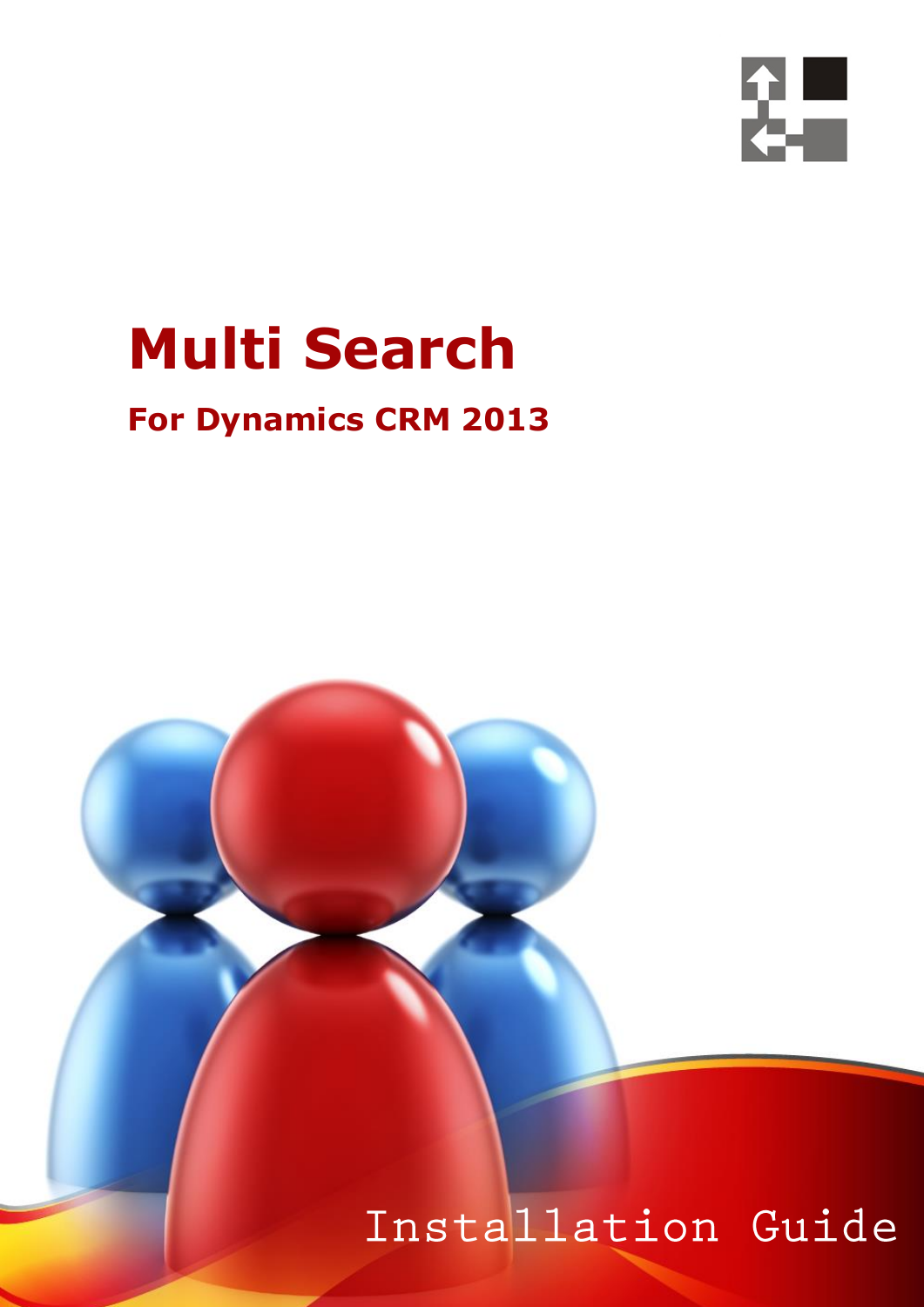- **Copyright** Copyright © 2014 Dynamics Professional Solutions. All rights reserved. Complying with all applicable copyright laws is the responsibility of the user. Without limiting the rights under copyright, no part of this document may be reproduced, stored in or introduced into a retrieval system, or transmitted in any form or by any means (electronic, mechanical, photocopying, recording, or otherwise), or for any purpose, without the express written permission of Dynamics Professional Solutions. **Warranty disclaimer** Dynamics Professional Solutions disclaims any warranty regarding the sample code contained in this documentation, including the warranties of merchantability and fitness for a particular purpose
- **Limitation of liability** The content of this document is furnished for informational use only, is subject to change without notice, and should not be construed as any type of commitment by Dynamics Professional Solutions. Dynamics Professional Solutions assumes no responsibility or liability for any errors or inaccuracies that may appear in this manual.
- **License agreement** END USER SOFTWARE LICENSE AGREEMENT PLEASE READ THIS AGREEMENT CAREFULLY

By installing, copying or otherwise using the SOFTWARE, you agree to be bound by the terms of this EULA. If you do not agree to the terms of this EULA, the LICENSOR is unwilling to license the SOFTWARE to you. In such event, you may not use or copy the SOFTWARE, and you should promptly contact the LICENSOR for instructions on return of the product.

THIS IS A LICENSE AGREEMENT ("AGREEMENT") BETWEEN DYNAMICS PROFESSIONAL SOLUTIONS LTD ("LICENSOR"), AND YOU ("LICENSEE" OR "YOU") FOR USE OF THE ACCOMPANYING SOFTWARE AND USER DOCUMENTATION (THE "SOFTWARE"). LICENSOR IS WILLING TO GRANT YOU THE LICENSE TO USE THE SOFTWARE ACCORDING ONLY ON THE CONDITION THAT YOU ACCEPTS ALL TERMS IN THIS AGREEMENT.

The SOFTWARE includes computer software, the associated media, any printed materials, and any "online" or electronic documentation.

- 1. COPYRIGHT. The Software is protected by copyright laws and international copyright treaties, as well as other intellectual property laws and treaties. All title and copyrights in and to the Software and any printed or electronic materials accompanying the Software are owned by the Licensor or its suppliers.
- 2. GRANT OF LICENSE. This EULA grants you the following rights: Software Installation and Use.
- 3. RESTRICTIONS. You may not delete or obscure any copyright, trademark or other proprietary notice on the Software or accompanying printed materials. You may not decompile, modify, reverse engineer, disassemble or otherwise reproduce the Software. You may not copy, rent, lease, sublicense, distribute, publicly display the Software, create derivative works based on the Software or otherwise commercially exploit the Software. You may not "hack," "crack," or otherwise attempt to circumvent any copy protection, access control, or license-enforcement mechanisms associated with or related to the Software. You may not electronically transmit the Software from one computer, console or other platform to another or over a network. You may not use any backup or archival copy of the Software for any purpose other than to replace the original copy in the event it's destroyed or becomes defective.
- 4. TERMINATION. This Agreement is effective until terminated. You may terminate this Agreement at any time by destroying the Software. This Agreement will terminate automatically without notice from Licensor if you fail to comply with any provision of this Agreement. Upon notice of termination, you agree to promptly destroy all of your copies of the Software. All provisions of this Agreement as to warranties, limitation of liability, remedies and damages will survive termination.
- 5. LIMITED WARRANTY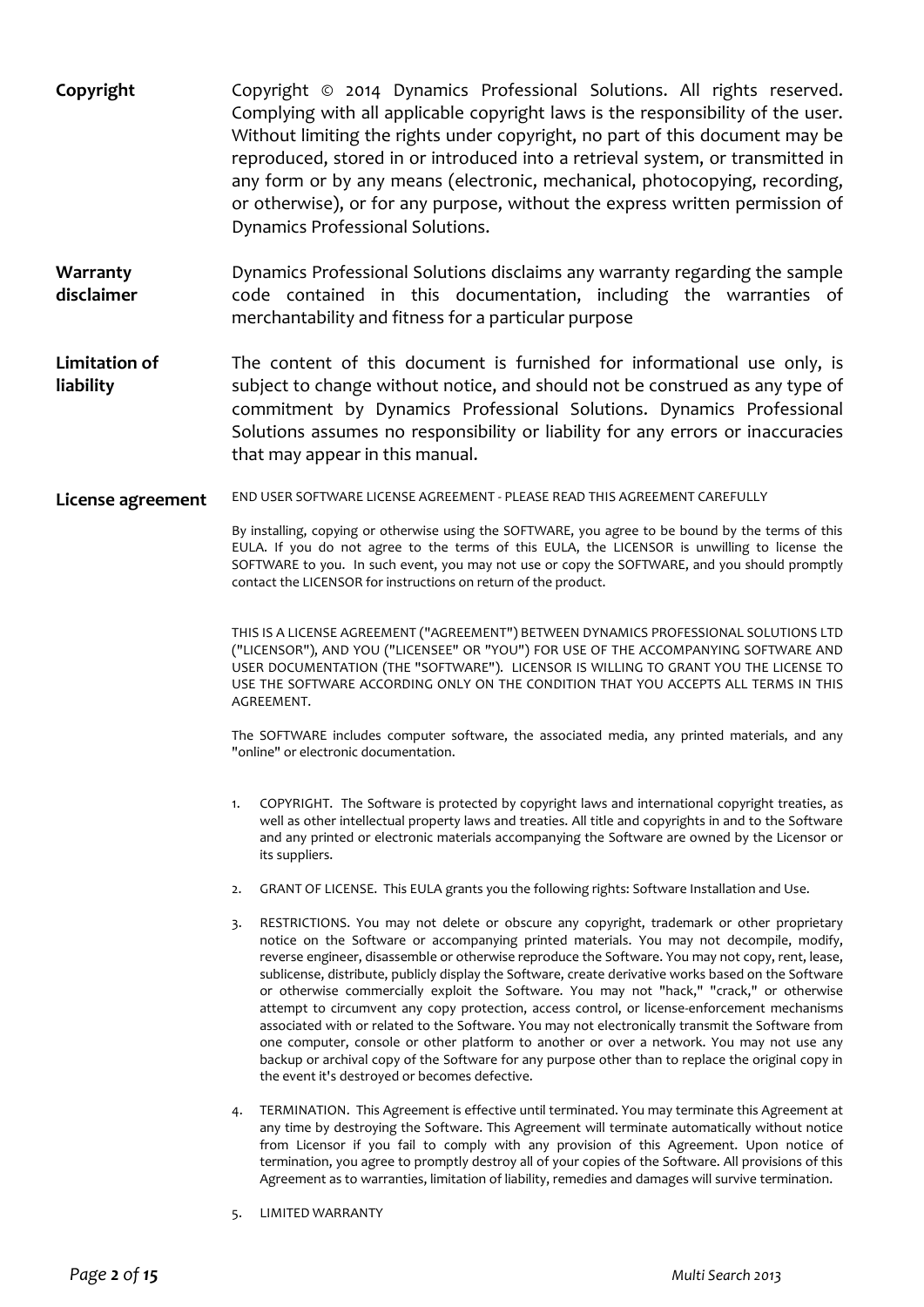THIS SOFTWARE IS LICENSED "AS IS." THE COMPANY MAKES NO WARRANTIES, EXPRESSED OR IMPLIED, INCLUDING WITHOUT LIMITATION THE IMPLIED WARRANTIES OF MERCHANTABILITY OF FITNESS FOR A PARTICULAR PURPOSE, REGARDING THE SOFTWARE. THE COMPANY DOES NOT WARRANT, GUARANTEE OR MAKE ANY REPRESENTATIONS REGARDING THE USE OR THE RESULTS OF THE USE OF THE SOFTWARE IN TERMS OF ITS CORRECTNESS, ACCURACY, RELIABILITY, CURRENTNESS OR OTHERWISE. THE ENTIRE RISK AS TO RESULTS AND PERFORMANCE OF THE SOFTWARE, AND ITS INTERACTION WITH OTHER EQUIPMENT OR SOFTWARE OWNED OR USED BY YOU, IS ASSUMED BY YOU. SOME TERRITORIES DO NOT PERMIT THE EXCLUSION OF IMPLIED WARRANTIES. THE ABOVE EXCLUSION MAY NOT APPLY TO YOU.

IN NO EVENT WILL THE COMPANY, AND ITS DIRECTORS, OFFICERS OR AGENTS (COLLECTIVELY THE COMPANY) BE LIABLE TO YOU FOR ANY CONSEQUENTIAL, INCIDENTAL OR INDIRECT DAMAGES (INCLUDING DAMAGES FOR LOSS OF BUSINESS PROFITS, BUSINESS INTERRUPTION, LOSS OF BUSINESS INFORMATION, AND THE LIKE) ARISING OUT OF THE USE OR THE INABILITY TO USE THE SOFTWARE EVEN IF THE COMPANY INC. HAS BEEN ADVISED OF THE POSSIBILITY OF SUCH DAMAGES. BECAUSE SOME STATES DO NOT ALLOW THE EXCLUSION OR LIMITATION OF LIABILITY FOR CONSEQUENTIAL DAMAGES, THE ABOVE LIMITATIONS MAY NOT APPLY TO YOU.

Copyright (c) 2006-2014 Dynamics Professional Solutions Ltd. All Rights Reserved.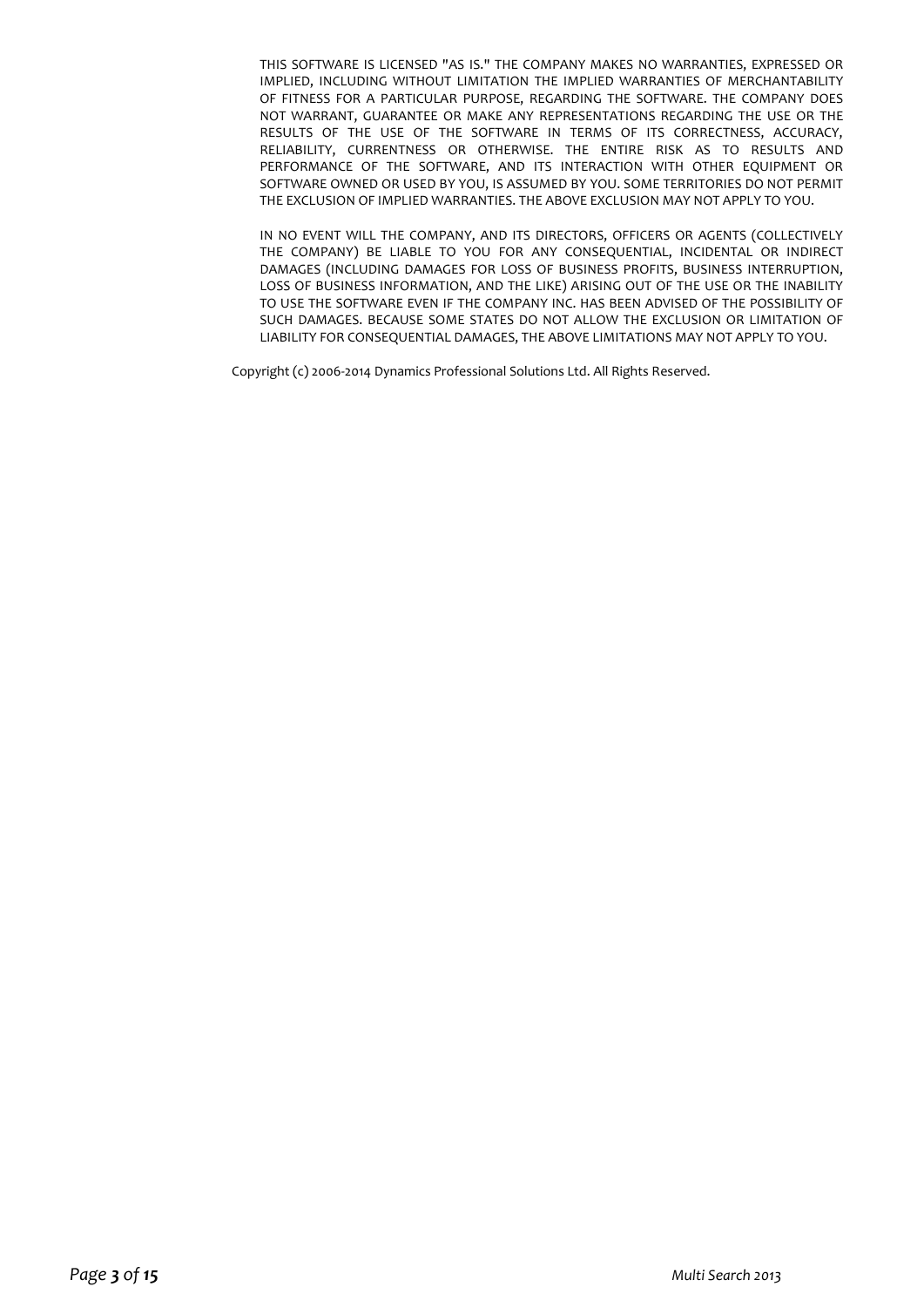#### **Table Of Contents**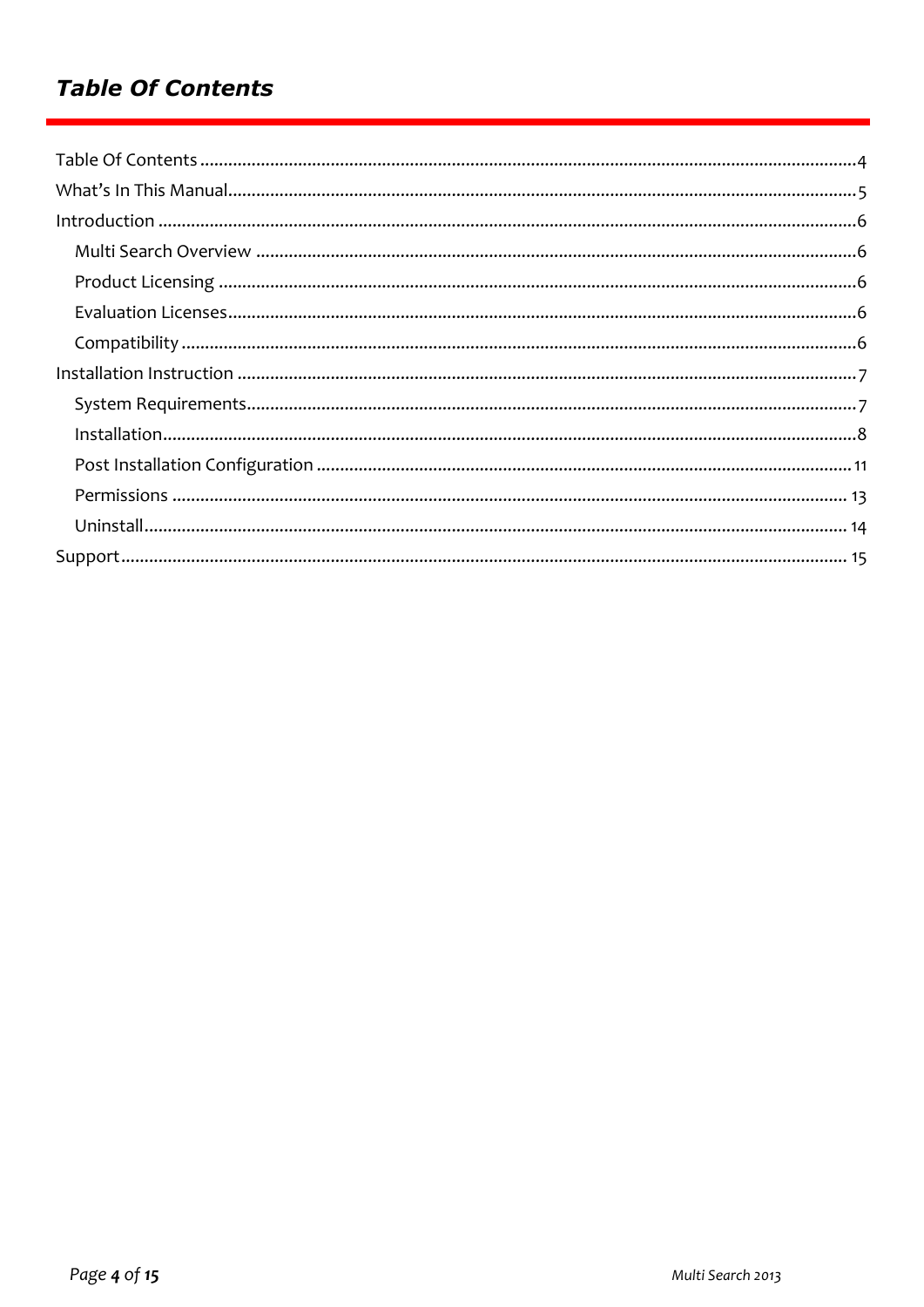This manual provides guidelines for installing and configuring the Multi Search add-on for Microsoft Dynamics CRM 2013. It specifies system requirements, contains step-by-step installation guide, gives tips on troubleshooting and describes post installation configuration procedures.

The manual is divided into the following sections:

#### **Introduction**

In this chapter you can find basic information about Multi Search, its licensing and compatibility with Dynamics CRM.

#### **Installation**

In this chapter you can find information about system requirements, how to install and uninstall Multi Search on your Microsoft Dynamics CRM server. It also contains information about post installation configuration procedures.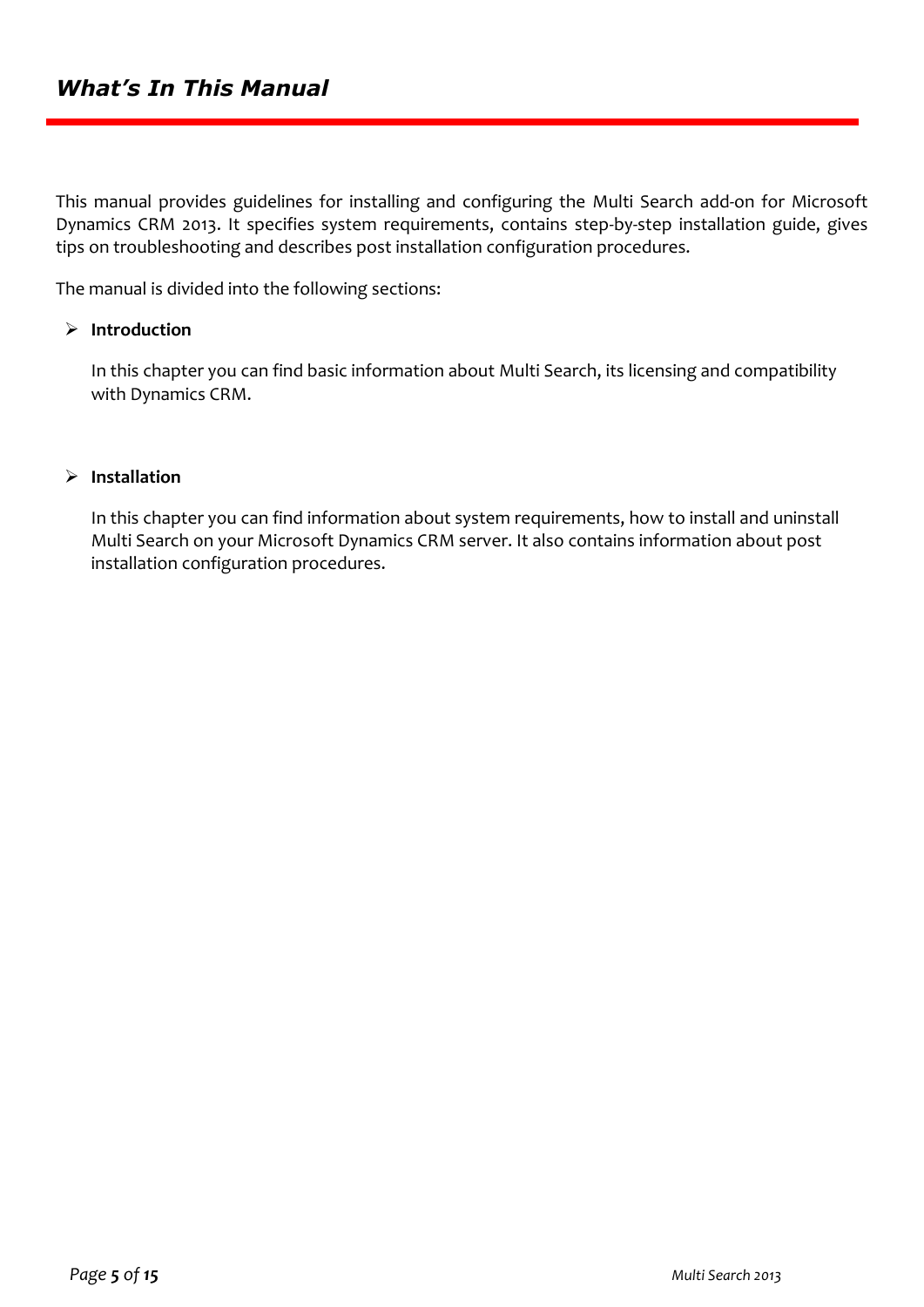This section contains a list of the supported databases and operating environments for Multi Search module, as well as the recommended system requirements for servers and client computers.

#### **Multi Search Overview**

Multi Search enables you to perform one search that simultaneously looks across all of Dynamics CRM data or your own collection of record types (entities). The search results are presented in a single window and can be filtered and sorted as required.

Users can define their own personal searches while administrators can crate global search definitions. Decide what fields to search against, how results should be displayed or simply use Quick Find setting already defined in your organization.

#### **Product Licensing**

This product is licensed per organization.

#### **Evaluation Licenses**

You can request a 14 day evaluation license that will allow testing our product on your production company. Visit our web site at<https://www.dynamics-pros.com/evaluation-license-request/> and fill a "Request Evaluation Licenses". You will need to provide your CRM organization name in order to receive a valid registration key by email.

#### **Compatibility**

Multi Search is compatible with Microsoft Dynamics CRM version 2013, and all installation types (onpremises live, etc).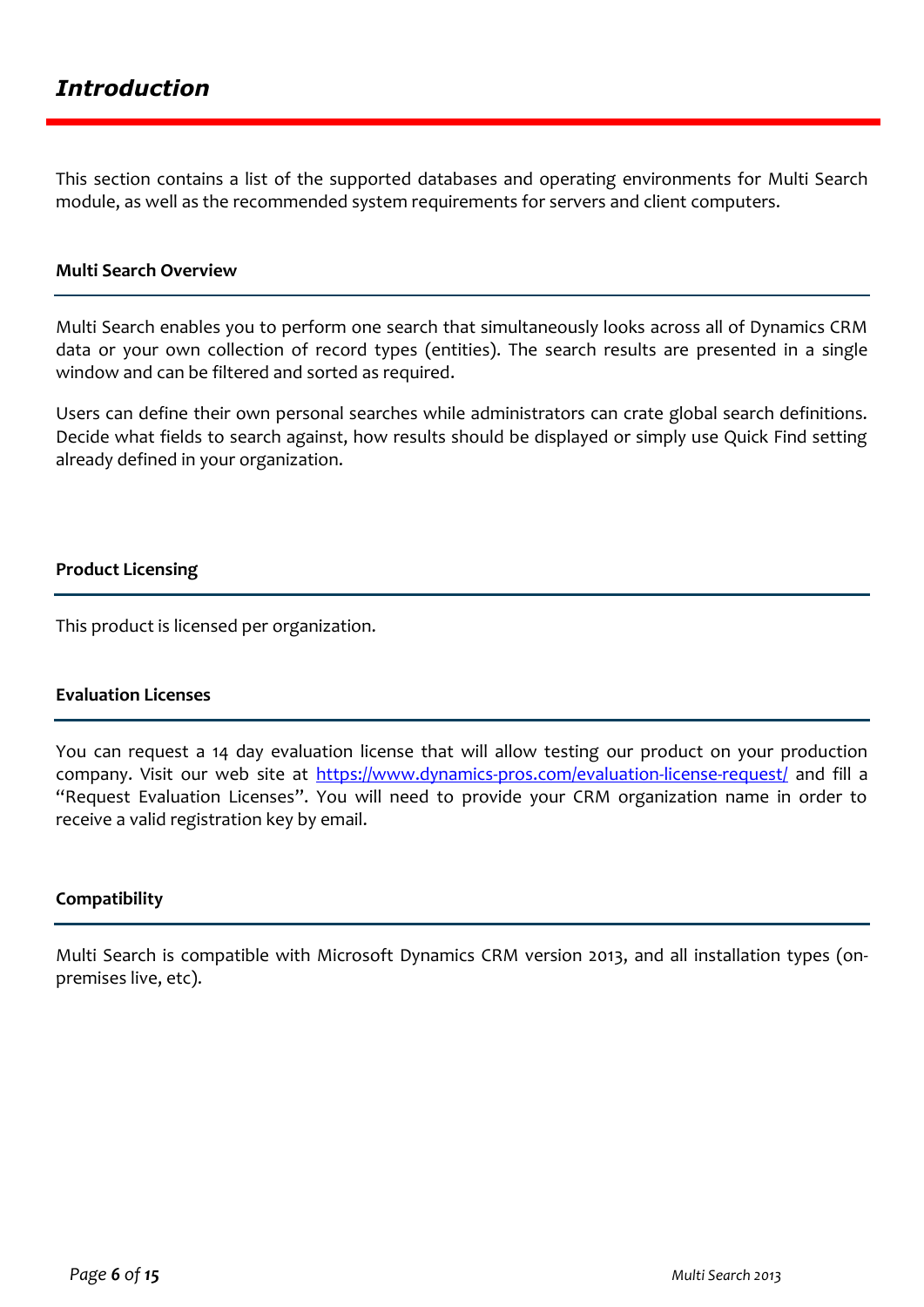In this chapter you can find information about system requirements, how to install and uninstall Multi Search on your Microsoft Dynamics CRM server. It also contains information about post installation configuration procedures.

#### **System Requirements**

This chapter contains a list of the supported databases and operating systems, as well as components that must be installed on a server before you can start Multi Search installation process.

#### **Supported client operating systems**

Windows 8 (64-bit and 32-bit versions) Windows 7 (64-bit and 32-bit versions) Windows Vista SP2 (6-bit and 32-bit versions)

#### **Supported browsers\***

Internet Explorer 10 (Windows) Internet Explorer 9 (Windows) Internet Explorer 8 (Windows) Latest version of Chrome (Windows) Latest version of Firefox (Windows) Latest version of Safari (Mac OSX)

*\*) Make sure you that have disabled popup blocker in your browser for the CRM domain (please refer to your browser documentation).*

#### **Required components**

Silverlight 5.0 (it should install automatically, but can be also installed manually from http://www.microsoft.com/getsilverlight).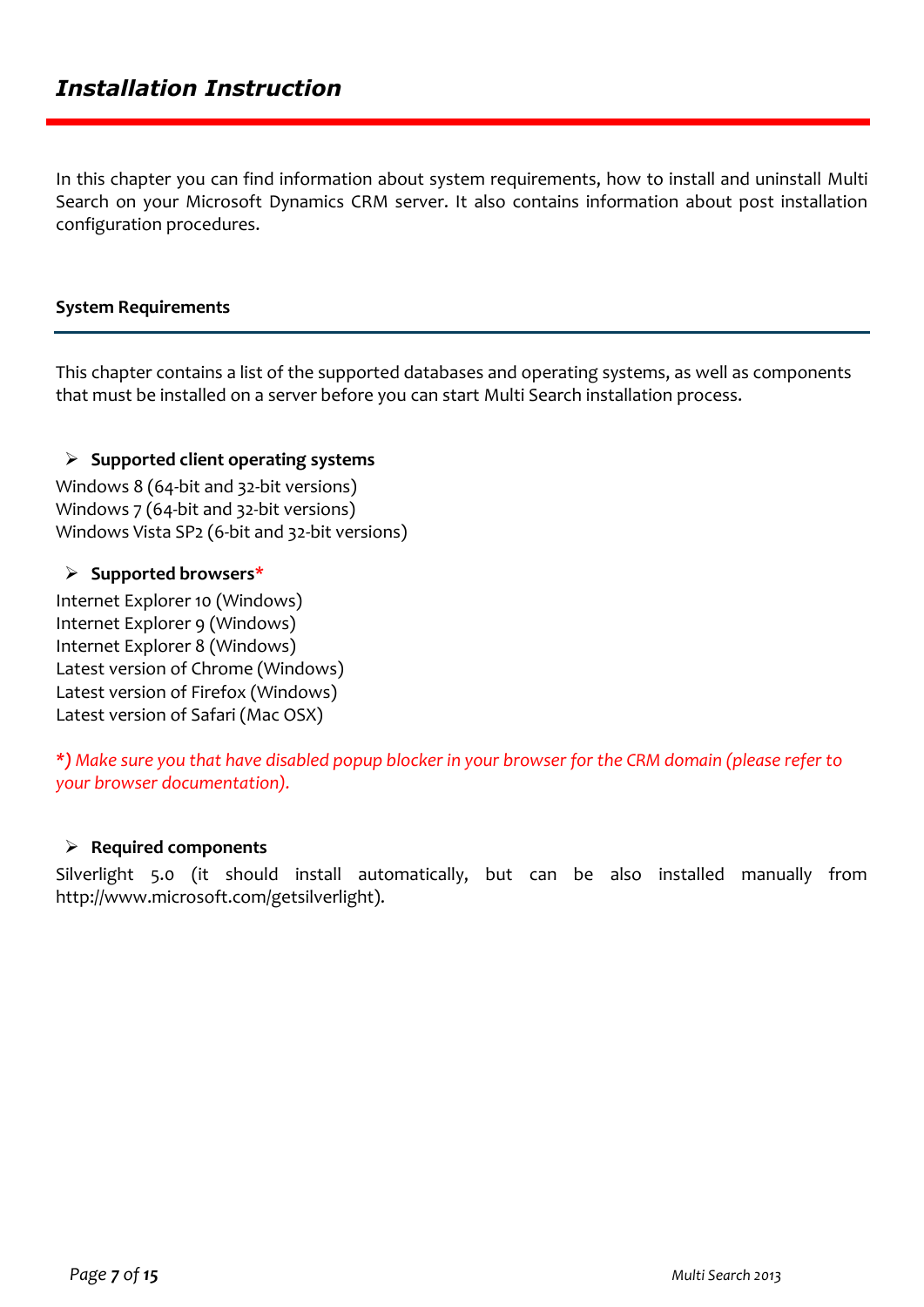To use Multi Search no client or server side installation is needed. Product is packaged as managed solution so you only need to import two compressed (zip) files into your Dynamics CRM deployment. You must have administrator privileges in the Dynamics CRM in order to install this solution.

#### **1. Obtain required files**

- a. Go to **[http://downloads.dynamics-pros.com](http://downloads.dynamics-pros.com/)**
- b. Click on "Download trial versions of our products link" (login will be required) and download the latest version of the Multi Search 2013 (MultiSearch\_2013.zip).
- c. Unzip MultiSearch\_2013.zip. It contains two more zip files (these are the files that you will be importing into Dynamics CRM 2013):
	- i. Shared 6.0.xxxx.x.zip (import first)
	- ii. MultiSearch 6.0.xxxxx.x.zip (import second)

#### **2. Import managed solution**

a. Login to your Dynamics CRM and go to Solutions in the Settings Area. Click "Import" option in the toolbar.

| SETTINGS $\small{\sim}$<br>n                | Solutions $  \vee$    |                     |                     |            |                                     | $\oplus$           | <b>Adam McAma</b><br>First                |               | 2             |
|---------------------------------------------|-----------------------|---------------------|---------------------|------------|-------------------------------------|--------------------|-------------------------------------------|---------------|---------------|
| All Solutions v<br>X Delete                 |                       | Import Translations | Export Translations |            |                                     | Search for records | Get Solutions from Marketplace            | $\mathcal{Q}$ |               |
| <b>8</b> <sup>9</sup> New<br>More Actions + | Import<br>Export      |                     |                     |            | Publish All Customizations          |                    |                                           |               |               |
| Name                                        | Display Name          | Version             | Installed On 个      | Package Ty | Publisher                           |                    | Description                               |               | G             |
| DPSSharedComponents                         | DPS Shared Components | 6.0.13273.8         | 02/10/2013          | Managed    | Dynamics Professional Solutions Ltd |                    | Components required by all DPS solutions. |               |               |
|                                             |                       |                     |                     |            |                                     |                    |                                           |               |               |
|                                             |                       |                     |                     |            |                                     |                    |                                           |               |               |
|                                             |                       |                     |                     |            |                                     |                    |                                           |               |               |
|                                             |                       |                     |                     |            |                                     |                    |                                           |               |               |
|                                             |                       |                     |                     |            |                                     |                    |                                           |               |               |
|                                             |                       |                     |                     |            |                                     |                    |                                           |               |               |
| $\langle$                                   |                       |                     |                     |            |                                     |                    |                                           |               | $\rightarrow$ |
| 1 - 1 of 1 (0 selected)<br>All<br>B         | D<br>C<br>Ε           | H<br>G              |                     | M<br>N.    | $\circ$<br>$\circ$<br>R             | S.                 | $\cup$<br>V<br>w                          | H 4 Page 1 ▶  |               |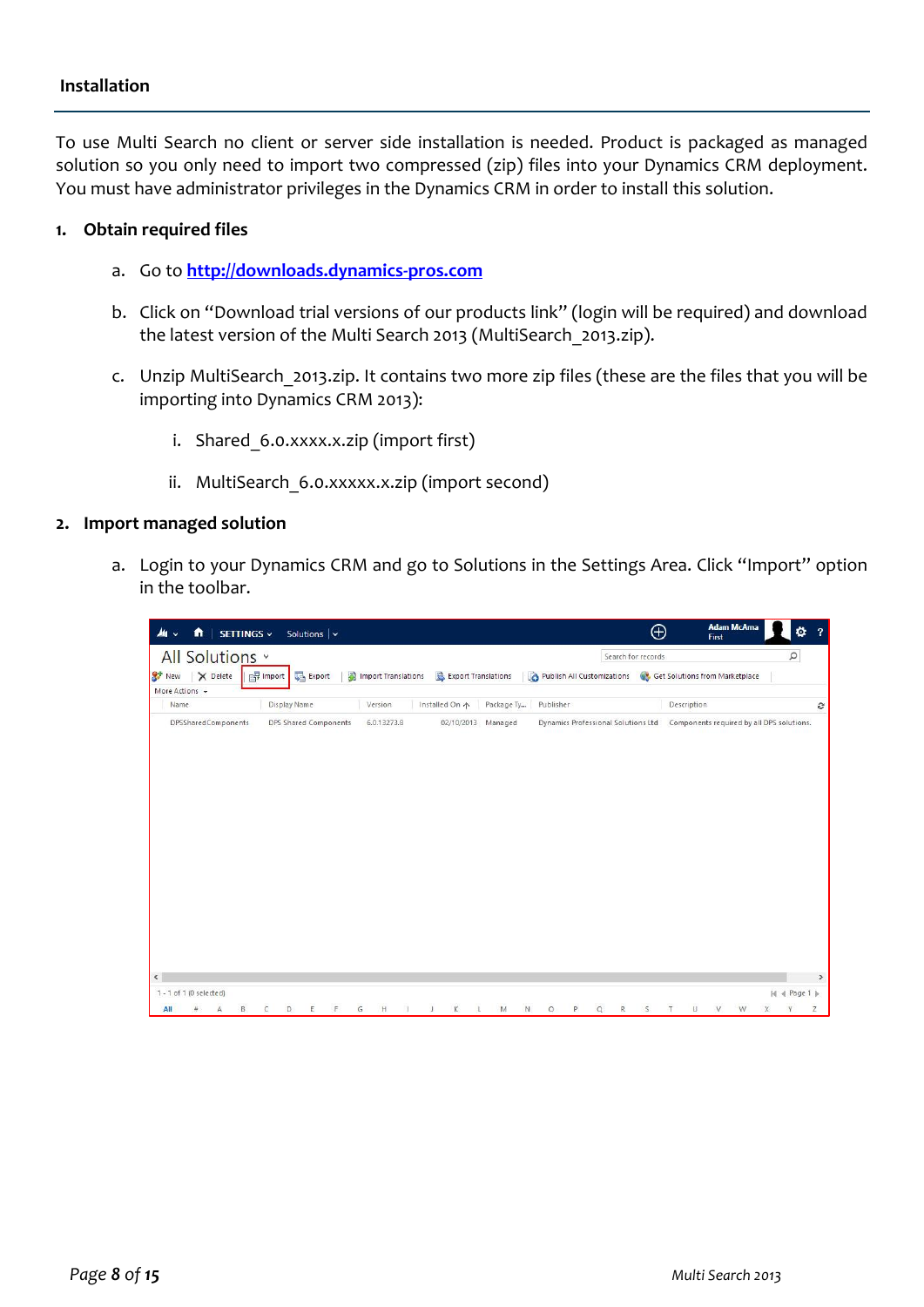b. In the Select Solution Package screen select the **[Shared\\_6.0.xxxx.x.zip](http://www.dynamics-pros.com/LinkClick.aspx?fileticket=rMd73e1DcUs%3d&tabid=102&mid=970)** file you have downloaded in the previous step. Click "Next".

| <b>Solution Information</b>   |                                                                       | Help<br>Ø |
|-------------------------------|-----------------------------------------------------------------------|-----------|
| <b>Solution Information</b>   |                                                                       |           |
| Name:                         | <b>DPS Shared Components</b>                                          |           |
| Publisher:                    | Dynamics Professional Solutions Ltd(dynamicsprofessionalsolutionsItd) |           |
| Package Type:                 | Managed                                                               |           |
| View solution package details |                                                                       |           |
|                               |                                                                       |           |
|                               |                                                                       |           |
|                               |                                                                       |           |
|                               |                                                                       |           |
|                               |                                                                       |           |
|                               |                                                                       |           |
|                               |                                                                       |           |
|                               |                                                                       |           |
|                               |                                                                       |           |
|                               |                                                                       |           |
|                               |                                                                       |           |
|                               |                                                                       |           |
|                               |                                                                       |           |
|                               |                                                                       |           |
|                               |                                                                       |           |
|                               | Back<br>Import                                                        | Cancel    |

c. Importing Solution screen will open and progress can be monitored. It may take some time to complete the import.

| Importing customizations. Please wait for the operation to<br>complete |
|------------------------------------------------------------------------|
|                                                                        |
|                                                                        |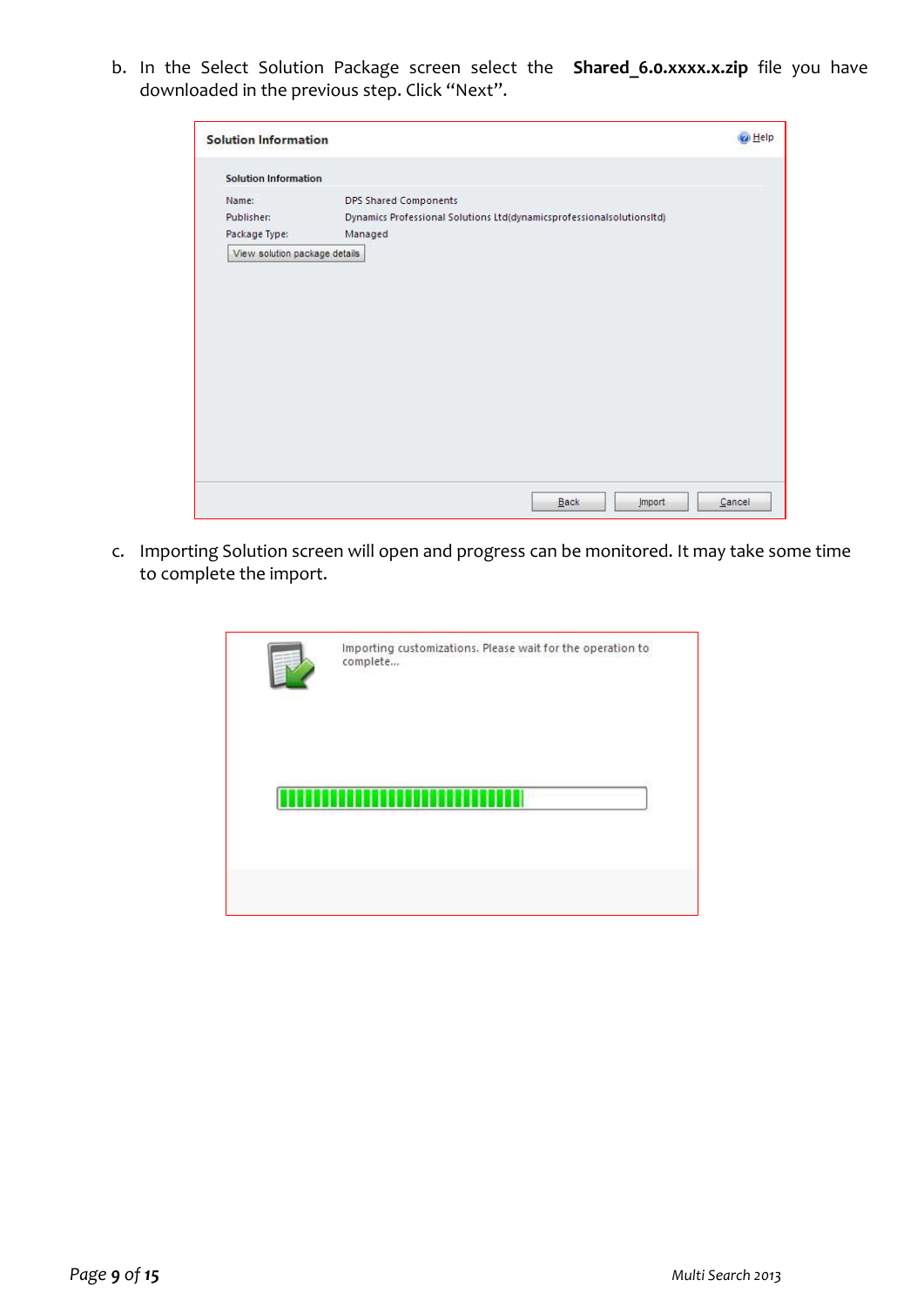d. When system finishes review that process was completed successfully. At this point you can also download a log file.

|                      | The import of solution: DPS Shared Components completed successfully. |                  |                 |              |                     |
|----------------------|-----------------------------------------------------------------------|------------------|-----------------|--------------|---------------------|
| Date Time $\uparrow$ | Type                                                                  | Display Name     | Name            | Status       | Description         |
| 21:51:27.84          | Dependencies                                                          |                  |                 | R,           |                     |
| 21:51:18.86          | Client Extensions                                                     | Site Map         |                 | R            | XML data user       |
| 21:51:04.37          | Chart                                                                 |                  | dps license     | R            | Entity that stc     |
| 21:51:04.37          | Chart                                                                 |                  | dps licenseuser | R            | Entity that stc     |
| 21:51:04.17          | <b>Entity Ribbon</b>                                                  | DPS License User | dps_licenseuser | R            | XML data that       |
| 21:51:03.85          | <b>Entity Messages</b>                                                |                  | dps_licenseuser | R            | Text that repri     |
| 21:51:03.85          | Form                                                                  | DPS License User | dps licenseuser | R            | System-popul        |
| 21:51:03.51          | Entity Ribbon                                                         | DPS License      | dps license     | R            | XML data that       |
| 71.50.57.70<br>×.    | Entity Maccagae                                                       |                  | dne licanca     | $\mathbb{R}$ | Tayt that rann<br>× |
|                      |                                                                       |                  |                 |              | « Page 1 »<br>H.    |

- e. Repeat above steps and import **MultiSearch\_6.0.xxxxx.x.zip** file.
- f. After that step you should have two managed solutions from Dynamics Professional Solutions Ltd publisher.

| Mu Microsoft Dynamics CRM ~<br>$\hat{\mathbf{n}}$                  | SETTINGS ~          | Solutions $  \vee$  |                                     | $\bigoplus$ Create             | <b>Adam McAma</b><br>First                             |                          | <sup>2</sup> |
|--------------------------------------------------------------------|---------------------|---------------------|-------------------------------------|--------------------------------|--------------------------------------------------------|--------------------------|--------------|
| All Solutions ~                                                    |                     |                     |                                     | Search for records             |                                                        | Q                        |              |
| 图 Import<br>Export<br><b>8</b> <sup>2</sup> New<br>$\times$ Delete | Import Translations | Export Translations | Publish All Customizations          | Get Solutions from Marketplace | More Actions *                                         |                          |              |
| Display Name<br>Name                                               | Version             | Installed On 个      | Package Typ Publisher               | Description                    |                                                        |                          | е            |
| DPSMultiSearch<br>DPS Multi Search                                 | 6.0.13311.1         | 09/08/2014 Managed  | Dynamics Professional Solutions Ltd |                                | Multi Search is an add-on for Microsoft Dynamics CRM w |                          |              |
| DPSSharedComponents<br>DPS Shared Components                       | 6.0.13275.1         | 02/10/2013 Managed  | Dynamics Professional Solutions Ltd |                                | Components required by all DPS solutions.              |                          |              |
|                                                                    |                     |                     |                                     |                                |                                                        |                          |              |
|                                                                    |                     |                     |                                     |                                |                                                        |                          |              |
|                                                                    |                     |                     |                                     |                                |                                                        |                          |              |
|                                                                    |                     |                     |                                     |                                |                                                        |                          |              |
|                                                                    |                     |                     |                                     |                                |                                                        |                          |              |
|                                                                    |                     |                     |                                     |                                |                                                        |                          |              |
|                                                                    |                     |                     |                                     |                                |                                                        |                          |              |
|                                                                    |                     |                     |                                     |                                |                                                        |                          |              |
|                                                                    |                     |                     |                                     |                                |                                                        |                          |              |
|                                                                    |                     |                     |                                     |                                |                                                        |                          |              |
|                                                                    |                     |                     |                                     |                                |                                                        |                          |              |
|                                                                    |                     |                     |                                     |                                |                                                        |                          |              |
| 1 - 2 of 2 (0 selected)                                            |                     |                     |                                     |                                |                                                        |                          |              |
| В<br>D<br>Ε<br>All<br>C<br>ä<br>A                                  | н<br>F<br>G         | κ                   | N<br>$\circ$<br>P<br>M              | Q<br>R<br>T<br>s               | U<br>V<br>W                                            | III 4 Page 1 ▶<br>V<br>X | Z            |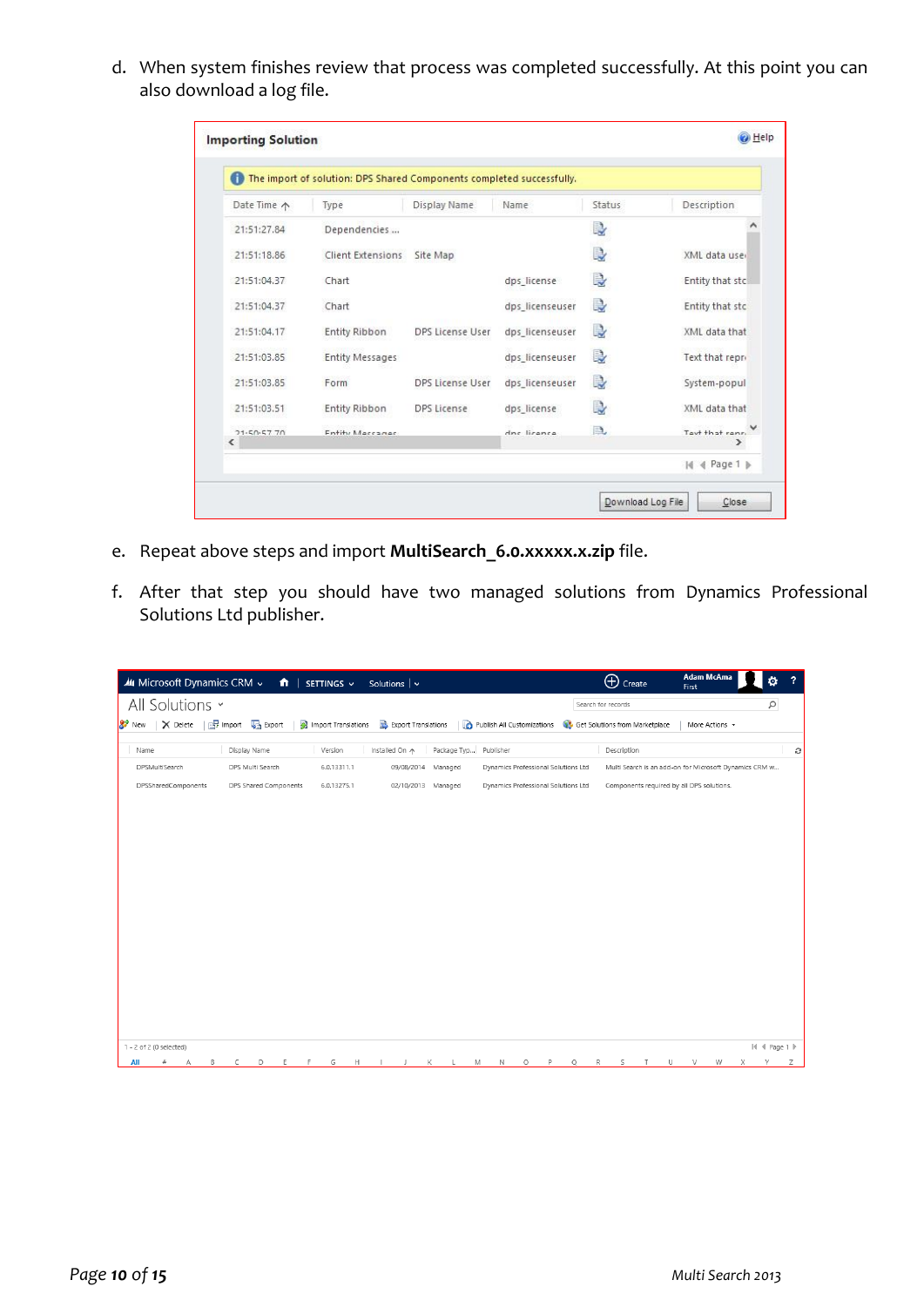If you have purchased Multi Search product follow below steps to register your product. Follow the same steps to evaluate our product.

**1. Login to Dynamics CRM and access Settings Area.** 

Select DPS Licenses option from the Extensions section.

|               |                                                    | Au Microsoft Dynamics CRM v + +   SETTINGS v DPS Licenses   v |                                             | $\bigoplus$ Create           | <b>Adam McAma</b><br>First              |
|---------------|----------------------------------------------------|---------------------------------------------------------------|---------------------------------------------|------------------------------|-----------------------------------------|
|               | ← NEW ♦ ASSIGN LICENSES و& ASSIGN LICENSES و NEW   | <b>B</b> CUSTOMIZE ENTITY                                     | SYSTEM VIEWS                                |                              |                                         |
|               |                                                    |                                                               |                                             |                              |                                         |
| $\rightarrow$ | Active DPS Licenses ×                              |                                                               |                                             | Search for records           | Q                                       |
| $\checkmark$  | License Key                                        | Product Name 个                                                | Version<br>Licenses                         | Expiry Date                  | ≺<br>v.<br>e                            |
|               | 7ZCCM-R387M-A0SBI-QQATT-XMZQ6                      | Activities Mass Update                                        | 6.0                                         | $\overline{2}$<br>03/11/2013 | Charts                                  |
|               | W39LW-G9SUA-9YINS-H6VYI-IFUX6                      | Activities Summary                                            | 6.0                                         | 03/11/2013                   |                                         |
|               | 02AMK-QNFL0-Q7R9J-WKGH4-4Z0JF                      | Copy Tool                                                     | 6.0                                         | 07/11/2013                   | dh,                                     |
|               | CORW4-XZ92F-NUHFX-9KNNJ-INWJI                      | Organization Structure                                        | 6.0                                         | $\overline{2}$               |                                         |
|               | C6896-XZ9XK-XT2FW-7K6NC-HNAS2                      | Price List Utilities                                          | 6.0                                         |                              | $\sqrt{2}$                              |
|               |                                                    |                                                               |                                             |                              |                                         |
|               |                                                    |                                                               |                                             |                              |                                         |
|               |                                                    |                                                               |                                             |                              |                                         |
|               |                                                    |                                                               |                                             |                              |                                         |
|               |                                                    |                                                               |                                             |                              |                                         |
|               |                                                    |                                                               |                                             |                              |                                         |
|               |                                                    |                                                               |                                             |                              |                                         |
|               |                                                    |                                                               |                                             |                              |                                         |
|               |                                                    |                                                               |                                             |                              |                                         |
|               |                                                    |                                                               |                                             |                              |                                         |
|               | 1 - 5 of 5 (0 selected)<br>B<br>All<br>C<br>*<br>А | D<br>F<br>н<br>E.<br>G                                        | Κ<br>M<br>$\mathbb N$<br>$\circ$<br>P<br>J. | Q<br>R<br>S<br>U<br>T.       | III 4 Page 1 ▶<br>Ζ<br>V<br>W<br>X<br>γ |

**2. Select New from Command Bar to add Dynamics Professional License.**

In the Add License screen verify that your Organization Name is displayed correctly and enter the license key that was emailed to you.

| <b>Add License</b><br>Enter your DPS license key below. |                               |
|---------------------------------------------------------|-------------------------------|
| <b>Organization Name</b>                                | First                         |
| License Key*                                            | MDQJ0-ALVS0-LMN25-VHBLW-K76HX |
|                                                         |                               |
|                                                         |                               |
|                                                         |                               |
|                                                         | Cancel<br>OK                  |
| 6.0.13275.1                                             |                               |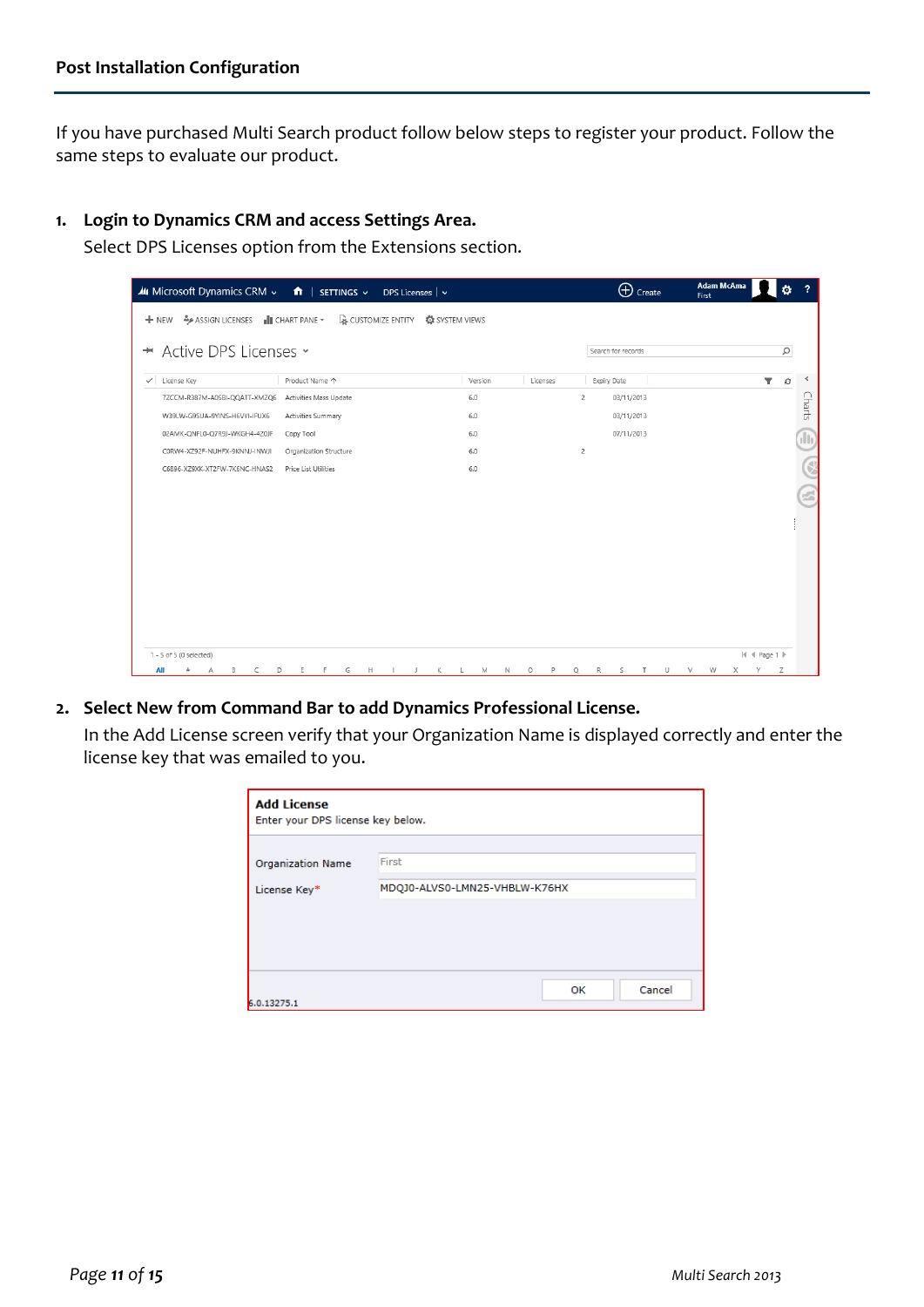#### **3. Verify Licences**

After entering a valid set of license keys verify information displayed in "Licenses" screen. You should see version and licence number for each product that you own.

| <b>4</b> Microsoft Dynamics CRM $\sim$ <b>n</b>   SETTINGS $\sim$ DPS Licenses   $\sim$      | Adam McAma<br>$\bigoplus$ Create<br>First |                    |   |
|----------------------------------------------------------------------------------------------|-------------------------------------------|--------------------|---|
| + NEW → ASSIGN LICENSES III CHART PANE ▼ <b>B</b> : CUSTOMIZE ENTITY <b>C</b> : SYSTEM VIEWS |                                           |                    |   |
| → Active DPS Licenses ×                                                                      |                                           | Search for records |   |
| $\checkmark$<br>Product Name<br>License Key                                                  | Version<br>Licenses                       | Expiry Date 个      | e |
| MDQJ0-ALVS0-LMN25-VHBLW-K76HX Multi Search                                                   | 6.0                                       |                    |   |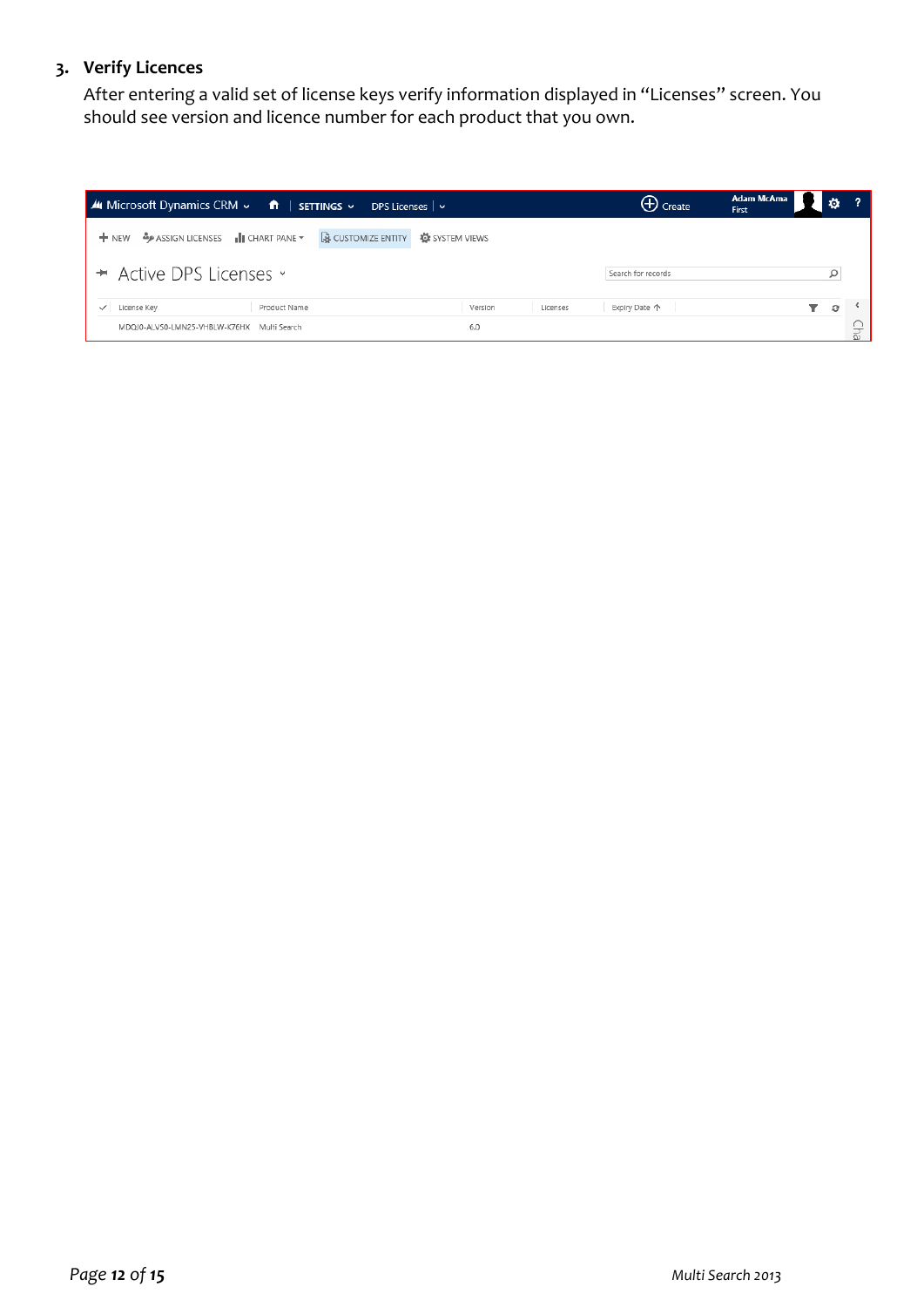After installing Multi Search solution two new security roles will be available in your Organization.

- DPS Multi Search Administrator
- DPS Multi Search User

Assign appropriate roles to your Dynamics CRM users or amend their existing security roles by adding privileges included in ours.

| File             | W<br>Save and Close <b>of ASActions</b>       |           |           |         |         |                            |         |                    |               |                 |                 | @ Help -                              |
|------------------|-----------------------------------------------|-----------|-----------|---------|---------|----------------------------|---------|--------------------|---------------|-----------------|-----------------|---------------------------------------|
| <b>B</b>         | Security Role: DPS Multi Search Administrator |           |           |         |         |                            |         |                    |               |                 |                 | Working on solution: Default Solution |
| Details          | Core Records                                  | Marketing | Sales     | Service |         | <b>Business Management</b> |         | Service Management | Customization |                 | Custom Entities |                                       |
| Entity           |                                               |           |           | Create  | Read    | Write                      | Delete  | Append             | Append To     | Assign          | Share           |                                       |
| DPS License      |                                               |           |           |         |         |                            |         |                    |               |                 |                 |                                       |
| DPS License User |                                               |           |           |         |         |                            |         |                    |               |                 |                 |                                       |
| DPS Multi Search |                                               |           |           |         |         |                            |         |                    |               |                 |                 |                                       |
| Filter           |                                               |           |           | О       | O       | $\circ$                    | O       | $\circ$            | $\circ$       | $\circ$         | $\circ$         |                                       |
|                  | Post Configuration                            |           |           | Ο       | O       | $\circ$                    | O       | $\circ$            | O             |                 |                 |                                       |
|                  | Post Rule Configuration                       |           |           | O       | O       | $\circ$                    | $\circ$ | $\circ$            | O             |                 |                 |                                       |
| Profile Album    |                                               |           |           | О       | $\circ$ | $\circ$                    | O       | $\circ$            | O             | $\circ$         | $\circ$         |                                       |
| Wall View        |                                               |           |           | О       | O       | O                          | O       | $\circ$            | O             |                 |                 |                                       |
|                  |                                               |           |           |         |         |                            |         |                    |               |                 |                 |                                       |
| Ы<br>File        | <b>Ex</b> Save and Close                      | 昏         | Actions + |         |         |                            |         |                    |               |                 |                 | <b><i>O</i></b> Help ▼                |
| $\frac{1}{2}$    | Security Role: DPS Multi Search User          |           |           |         |         |                            |         |                    |               |                 |                 | Working on solution: Default Solution |
| Details          | Core Records                                  | Marketing | Sales     | Service |         | Business Management        |         | Service Management | Customization | Custom Entities |                 |                                       |
| Entity           |                                               |           | Create    |         | Read    | Write                      | Delete  | Append             | Append To     | Assign          | Share           |                                       |
| DPS License      |                                               |           | $\circ$   |         |         | O                          | $\circ$ | O                  | O             |                 |                 |                                       |
| DPS License User |                                               |           | О         |         |         | O                          | $\circ$ | O                  | O             |                 |                 |                                       |
| DPS Multi Search |                                               |           | ۵         |         |         | ۵                          | $\circ$ | $\circ$            | $\circ$       | ♤               | ۵               |                                       |
| Filter           |                                               |           | Ο         |         | O       | O                          | O       | $\circ$            | $\circ$       | $\circ$         | O               |                                       |
|                  | Post Configuration                            |           | Ο         |         | O       | O                          | $\circ$ | O                  | $\circ$       |                 |                 |                                       |
|                  | Post Rule Configuration                       |           | Ο         |         | O       | Ο                          | $\circ$ | $\circ$            | O             |                 |                 |                                       |
| Profile Album    |                                               |           | O         |         | O       | O                          | $\circ$ | O                  | O             | $\circ$         | O               |                                       |
| Wall View        |                                               |           | O         |         | O       | O                          | O       | O                  | $\circ$       |                 |                 |                                       |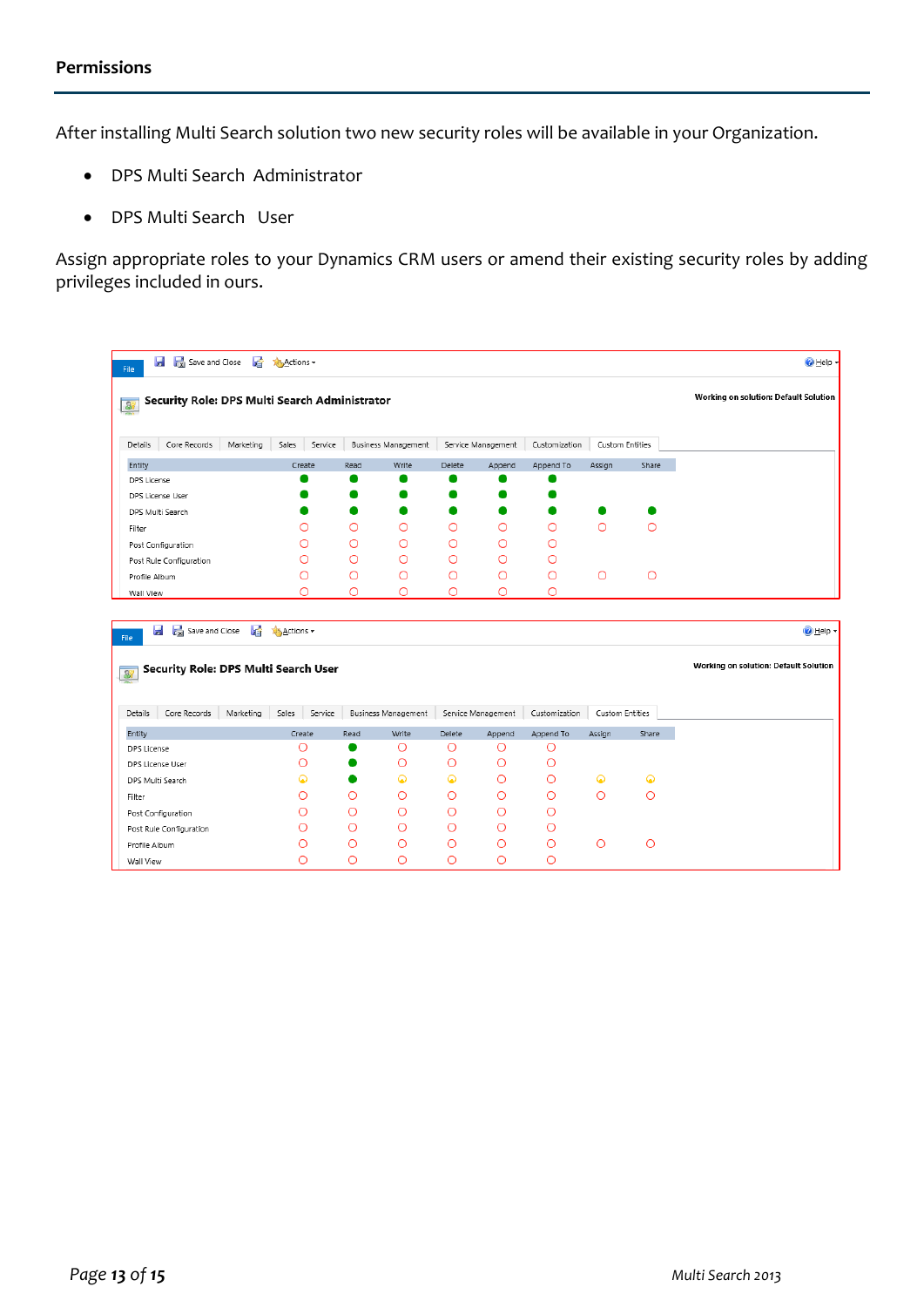#### **1. Login to Dynamics CRM and go to the Solutions in Settings Area.**

Mark the solution you wish to uninstall and click delete button. Note that you will have to delete DPS Multi Search first. You will not be able to delete DPS Shared Components if there is at least one DPS product still installed.

|   |                           | <b>Au</b> Microsoft Dynamics CRM ~ |                 |                       | $\hat{m}$ |   | SETTINGS ~          | Solutions   v       |         |   |                       |                                     |   |                    | $\bigoplus$ Create                        |   | First | <b>Adam McAma</b>                                      |              | Ö | $\overline{\phantom{a}}$ |
|---|---------------------------|------------------------------------|-----------------|-----------------------|-----------|---|---------------------|---------------------|---------|---|-----------------------|-------------------------------------|---|--------------------|-------------------------------------------|---|-------|--------------------------------------------------------|--------------|---|--------------------------|
|   |                           | All Solutions v                    |                 |                       |           |   |                     |                     |         |   |                       |                                     |   | Search for records |                                           |   |       |                                                        | Q            |   | ∧                        |
|   | <b>8</b> <sup>3</sup> New | $\times$ Delete                    | <b>B</b> Import |                       | Export    |   | Import Translations | Export Translations |         |   |                       | Publish All Customizations          |   |                    | Got Solutions from Marketplace            |   |       | More Actions *                                         |              |   |                          |
|   | Name                      |                                    |                 | Display Name          |           |   | Version             | Installed On 个      |         |   | Package Typ Publisher |                                     |   |                    | Description                               |   |       |                                                        |              | a |                          |
| Ⅳ |                           | DPSMultiSearch                     |                 | DPS Multi Search      |           |   | 6.0.13311.1         | 09/08/2014          | Managed |   |                       | Dynamics Professional Solutions Ltd |   |                    |                                           |   |       | Multi Search is an add-on for Microsoft Dynamics CRM w |              |   |                          |
|   |                           | DPSSharedComponents                |                 | DPS Shared Components |           |   | 6.0.13275.1         | 02/10/2013 Managed  |         |   |                       | Dynamics Professional Solutions Ltd |   |                    | Components required by all DPS solutions. |   |       |                                                        |              |   |                          |
|   |                           |                                    |                 |                       |           |   |                     |                     |         |   |                       |                                     |   |                    |                                           |   |       |                                                        |              |   |                          |
|   |                           |                                    |                 |                       |           |   |                     |                     |         |   |                       |                                     |   |                    |                                           |   |       |                                                        |              |   |                          |
|   |                           |                                    |                 |                       |           |   |                     |                     |         |   |                       |                                     |   |                    |                                           |   |       |                                                        |              |   |                          |
|   |                           |                                    |                 |                       |           |   |                     |                     |         |   |                       |                                     |   |                    |                                           |   |       |                                                        |              |   |                          |
|   |                           |                                    |                 |                       |           |   |                     |                     |         |   |                       |                                     |   |                    |                                           |   |       |                                                        |              |   |                          |
|   |                           |                                    |                 |                       |           |   |                     |                     |         |   |                       |                                     |   |                    |                                           |   |       |                                                        |              |   |                          |
|   |                           |                                    |                 |                       |           |   |                     |                     |         |   |                       |                                     |   |                    |                                           |   |       |                                                        |              |   |                          |
|   |                           |                                    |                 |                       |           |   |                     |                     |         |   |                       |                                     |   |                    |                                           |   |       |                                                        |              |   |                          |
|   |                           |                                    |                 |                       |           |   |                     |                     |         |   |                       |                                     |   |                    |                                           |   |       |                                                        |              |   |                          |
|   |                           |                                    |                 |                       |           |   |                     |                     |         |   |                       |                                     |   |                    |                                           |   |       |                                                        |              |   |                          |
|   |                           |                                    |                 |                       |           |   |                     |                     |         |   |                       |                                     |   |                    |                                           |   |       |                                                        |              |   |                          |
|   |                           |                                    |                 |                       |           |   |                     |                     |         |   |                       |                                     |   |                    |                                           |   |       |                                                        |              |   |                          |
|   |                           |                                    |                 |                       |           |   |                     |                     |         |   |                       |                                     |   |                    |                                           |   |       |                                                        |              |   |                          |
|   |                           | 1 - 2 of 2 (1 selected)            |                 |                       |           |   |                     |                     |         |   |                       |                                     |   |                    |                                           |   |       |                                                        | H 4 Page 1 ▶ |   |                          |
|   | All                       | #<br>Α                             | B               | D<br>C                | Ε         | F | G<br>н              | Κ<br>J.             | L       | M | $\mathbb N$           | $\circ$<br>P                        | Q | S<br>R             | т                                         | U | V     | W<br>X                                                 | V            | Ζ |                          |

#### **2. Confirm Deletion**

Confirm deletion screen will open. Click OK button to delete the solution.

| Uninstall Solution<br>Do you want to delete this Solution? You can't undo this action.                                                                                                                                                                                                                    |              |
|-----------------------------------------------------------------------------------------------------------------------------------------------------------------------------------------------------------------------------------------------------------------------------------------------------------|--------------|
| You are deleting a managed solution. The solution and all of its components, including data in the<br>components, will be deleted. This action cannot be undone. This solution might take several minutes to<br>uninstall. You cannot cancel the uninstallation after it starts. Do you want to continue? |              |
|                                                                                                                                                                                                                                                                                                           | ОК<br>Cancel |